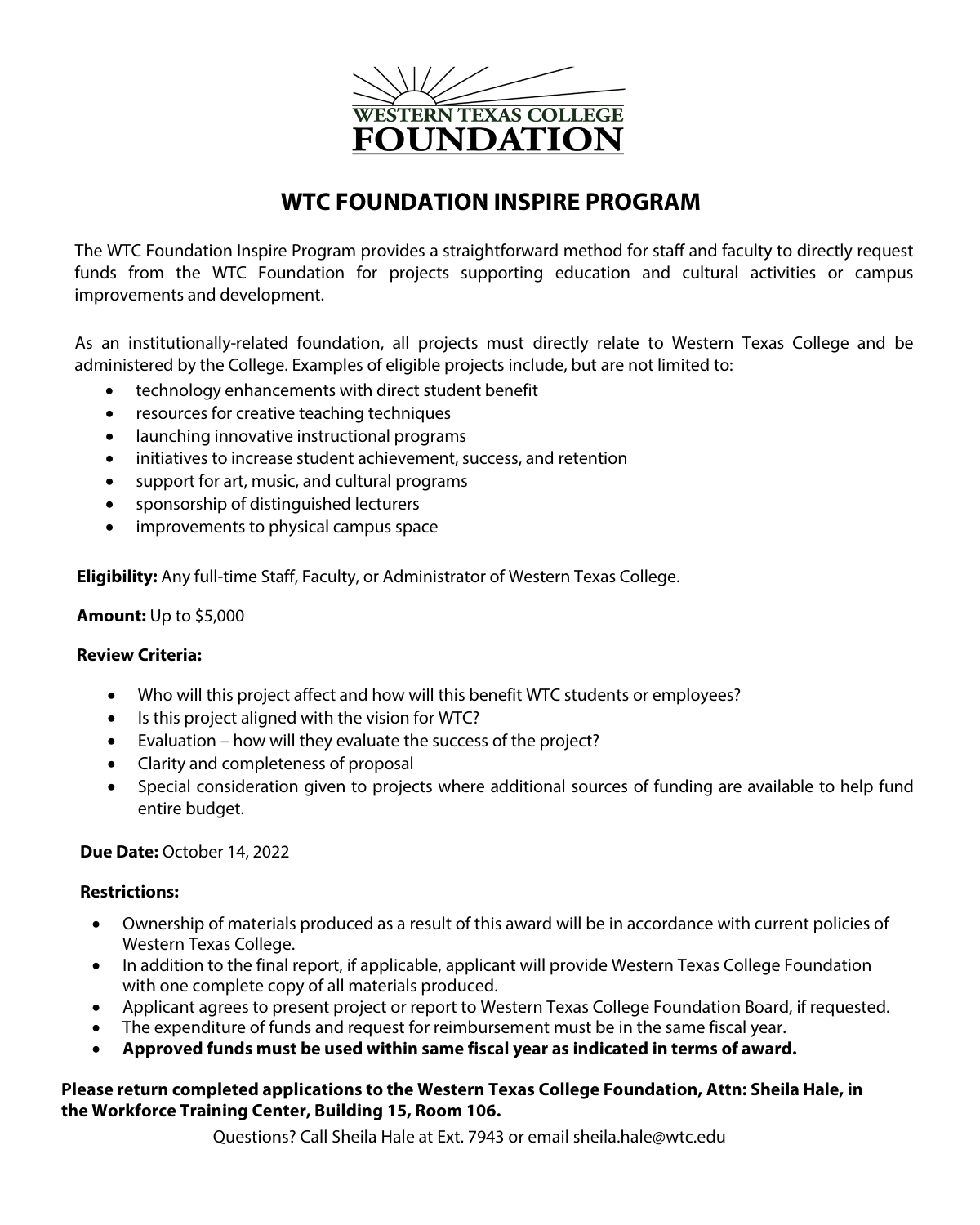

# Western Texas College Foundation INSPIRE Program

Completed applications must be received on or before the due date (October 14, 2022) to the WTC Foundation located in the Workforce Training Center (Building 15) OR via email to foundation@wtc.edu. Applicants are encouraged to submit all necessary documents as soon as possible to assure that a last minute delay will not preclude consideration for a program award.

# **1. APPLICANT INFORMATION**

| 2. PROJECT                                                                     |            |     |
|--------------------------------------------------------------------------------|------------|-----|
|                                                                                |            |     |
| Fund Amount Requested: \$                                                      |            |     |
| Amount of funding from other sources for project: \$                           |            |     |
| Have you applied for funding before from the Western Texas College Foundation? | <b>YES</b> | NO. |
|                                                                                |            |     |

Project Abstract (In the space below, please provide a one to two sentence description of project):

# **3. PROJECT PROPOSAL**

Please prepare a project proposal (no longer than 2-3 pages) that includes the items listed below. Additional pages may be included to provide supporting documentation if needed.

## A. Description

- a. Provide a detailed description of the proposed activity or program
- b. Outline how completion of the proposed activity will benefit students, the department, division or the institution. Is there a community benefit?